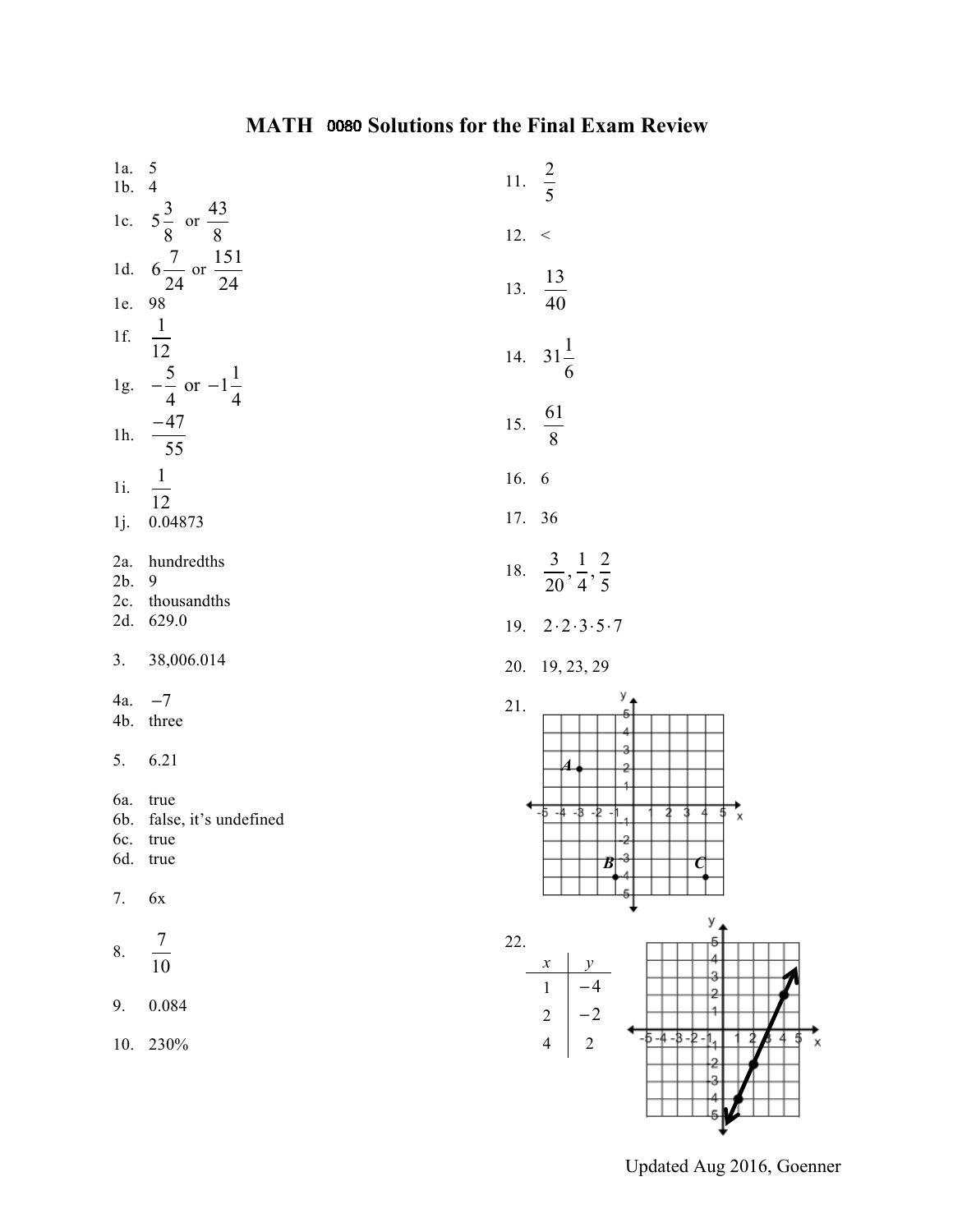

- 29. \$177,000
- 30. 18 students eat the school lunch
- 31. 2,100 miles
- 32. 180 defective batteries
- 33. \$549,150
- 34. 35 feet
- 35. \$852
- 36. 26 points were gained
- 37. 0.436 lb.
- 38. \$10,920 in interest, \$88,920 total amount
- 39a. 110.25 square feet
- 39b. 42 feet
- 40. 810 cubic inches
- 41.  $2x + (3x+4) + (4x+6)$  simplifies to  $9x + 10$
- 42. exact is  $10\pi$  m and approximate is 31.4 m
- 43. 2.97 square meters
- 44. exact is  $9\pi$  square feet and approximate is 28.26 square feet
- 45. 4 yards
- 46. 13,200 feet
- 47. 288 square inches
- 48. 4 tons
- 49. 14,400 minutes
- 50. 96 pints
- 51.  $6x^3 + x^2 + 10x$
- 52.  $5a-2$
- 53.  $2x^2 3x + 7$
- 54.  $4n-5$
- 55.  $-8 + 3x$  or  $3x 8$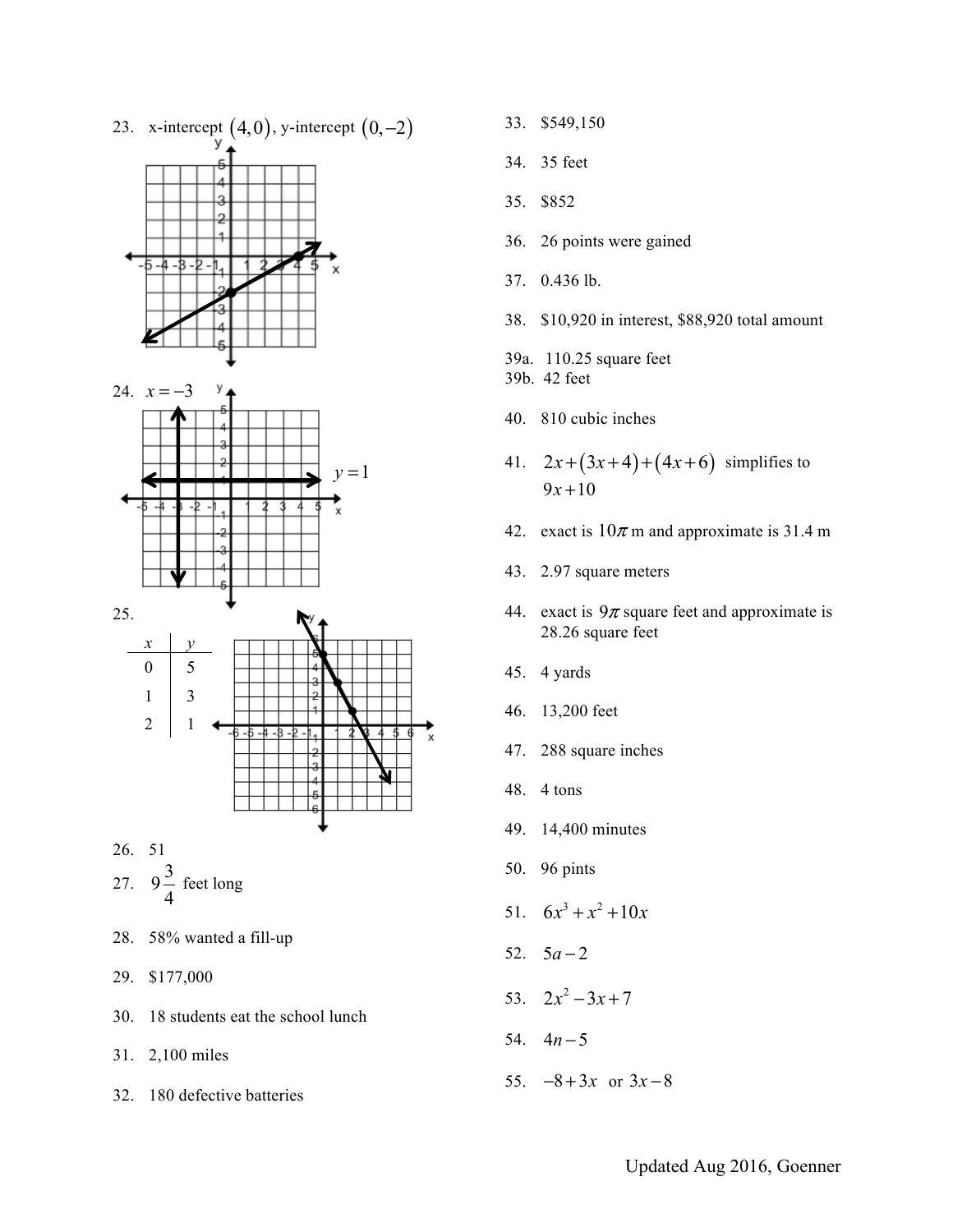| 56. 18              |                                                                |                  | 70a. $r = 64$                                                                                                                                                                                                                                                                                                                                                                                                                                                                            |
|---------------------|----------------------------------------------------------------|------------------|------------------------------------------------------------------------------------------------------------------------------------------------------------------------------------------------------------------------------------------------------------------------------------------------------------------------------------------------------------------------------------------------------------------------------------------------------------------------------------------|
|                     |                                                                | 70b.             | $n = -11$                                                                                                                                                                                                                                                                                                                                                                                                                                                                                |
|                     | 57a. true                                                      | 70c.             | $x = -51$                                                                                                                                                                                                                                                                                                                                                                                                                                                                                |
|                     | 57b. false<br>57c. false                                       | 70d.             |                                                                                                                                                                                                                                                                                                                                                                                                                                                                                          |
|                     | 57d. true                                                      |                  | $x = \frac{3}{11}$                                                                                                                                                                                                                                                                                                                                                                                                                                                                       |
|                     | 57e. true                                                      | 70e.             | $a=1$                                                                                                                                                                                                                                                                                                                                                                                                                                                                                    |
|                     | 57f. false                                                     | 70f.             | $x = -11$                                                                                                                                                                                                                                                                                                                                                                                                                                                                                |
|                     | 57g. false                                                     | 70g.             | $n=0$                                                                                                                                                                                                                                                                                                                                                                                                                                                                                    |
|                     | 57h. true                                                      | 70h.             | $x = -0.5$                                                                                                                                                                                                                                                                                                                                                                                                                                                                               |
| 58. 5x              |                                                                | 70i.             | $x = \frac{11}{28}$                                                                                                                                                                                                                                                                                                                                                                                                                                                                      |
| 59. 6               |                                                                |                  | 70j. $y = -2$                                                                                                                                                                                                                                                                                                                                                                                                                                                                            |
|                     | 60. 9 first class seats                                        |                  | 70k. $x = -\frac{1}{2}$ (reduced fraction)                                                                                                                                                                                                                                                                                                                                                                                                                                               |
| 61. 3               |                                                                | 701.             | $z=9$                                                                                                                                                                                                                                                                                                                                                                                                                                                                                    |
|                     |                                                                |                  | 70m. $y = \frac{3}{8}$                                                                                                                                                                                                                                                                                                                                                                                                                                                                   |
| 62.                 | she redeemed five 30-cents-off coupons                         | 70 <sub>n.</sub> | $x = 5$                                                                                                                                                                                                                                                                                                                                                                                                                                                                                  |
| 63.                 | there are 1,200 total number of pages<br>in the telephone book | 71a.             |                                                                                                                                                                                                                                                                                                                                                                                                                                                                                          |
| 64a. 16             |                                                                |                  | $-5 - 4 - 3 - 2 - 10$ 1 2 3                                                                                                                                                                                                                                                                                                                                                                                                                                                              |
|                     | 64b. –16                                                       |                  |                                                                                                                                                                                                                                                                                                                                                                                                                                                                                          |
| 64c. 16             |                                                                | 71b.             |                                                                                                                                                                                                                                                                                                                                                                                                                                                                                          |
| 64d. 125            |                                                                |                  | $-5 - 4 - 3 - 2 - 10$ 1 2 3 4 5                                                                                                                                                                                                                                                                                                                                                                                                                                                          |
|                     | 64e. $-125$                                                    |                  |                                                                                                                                                                                                                                                                                                                                                                                                                                                                                          |
|                     | 64f. –125                                                      |                  |                                                                                                                                                                                                                                                                                                                                                                                                                                                                                          |
|                     | 64g. $-20$                                                     |                  | 71c. $\leftarrow$ $\leftarrow$ $\leftarrow$ $\leftarrow$ $\leftarrow$ $\leftarrow$ $\leftarrow$ $\leftarrow$ $\leftarrow$ $\leftarrow$ $\leftarrow$ $\leftarrow$ $\leftarrow$ $\leftarrow$ $\leftarrow$ $\leftarrow$ $\leftarrow$ $\leftarrow$ $\leftarrow$ $\leftarrow$ $\leftarrow$ $\leftarrow$ $\leftarrow$ $\leftarrow$ $\leftarrow$ $\leftarrow$ $\leftarrow$ $\leftarrow$ $\leftarrow$ $\leftarrow$ $\leftarrow$ $\leftarrow$ $\leftarrow$ $\leftarrow$ $\leftarrow$ $\leftarrow$ |
|                     |                                                                |                  |                                                                                                                                                                                                                                                                                                                                                                                                                                                                                          |
| 65a. $\frac{5}{12}$ |                                                                |                  |                                                                                                                                                                                                                                                                                                                                                                                                                                                                                          |
| 65b. 0              |                                                                |                  | 72a. $x \ge -3$                                                                                                                                                                                                                                                                                                                                                                                                                                                                          |
|                     | 65c. $-29$                                                     |                  |                                                                                                                                                                                                                                                                                                                                                                                                                                                                                          |
| 65d. 7              |                                                                |                  | $-5-4-3-2-10$ 1 2 3 4                                                                                                                                                                                                                                                                                                                                                                                                                                                                    |
|                     | 66. $-14$                                                      |                  | 72b. $x < -3$                                                                                                                                                                                                                                                                                                                                                                                                                                                                            |
|                     | 67. 5 and 6                                                    |                  | <del>+ + ① + + + + + + + +</del><br>-5 -4 -3 -2 -1 0 1 2 3 4 5                                                                                                                                                                                                                                                                                                                                                                                                                           |
| 68. 12              |                                                                |                  | 72c. $x \ge -2$                                                                                                                                                                                                                                                                                                                                                                                                                                                                          |
|                     |                                                                |                  | $+ + + +$<br>-5-4-3-2-10 1 2 3 4 5                                                                                                                                                                                                                                                                                                                                                                                                                                                       |
| 69. $\frac{2}{5}$   |                                                                |                  |                                                                                                                                                                                                                                                                                                                                                                                                                                                                                          |
|                     |                                                                |                  | 72d. $x > -7$                                                                                                                                                                                                                                                                                                                                                                                                                                                                            |
|                     |                                                                |                  |                                                                                                                                                                                                                                                                                                                                                                                                                                                                                          |
|                     |                                                                |                  |                                                                                                                                                                                                                                                                                                                                                                                                                                                                                          |

Updated Aug 2016, Goenner